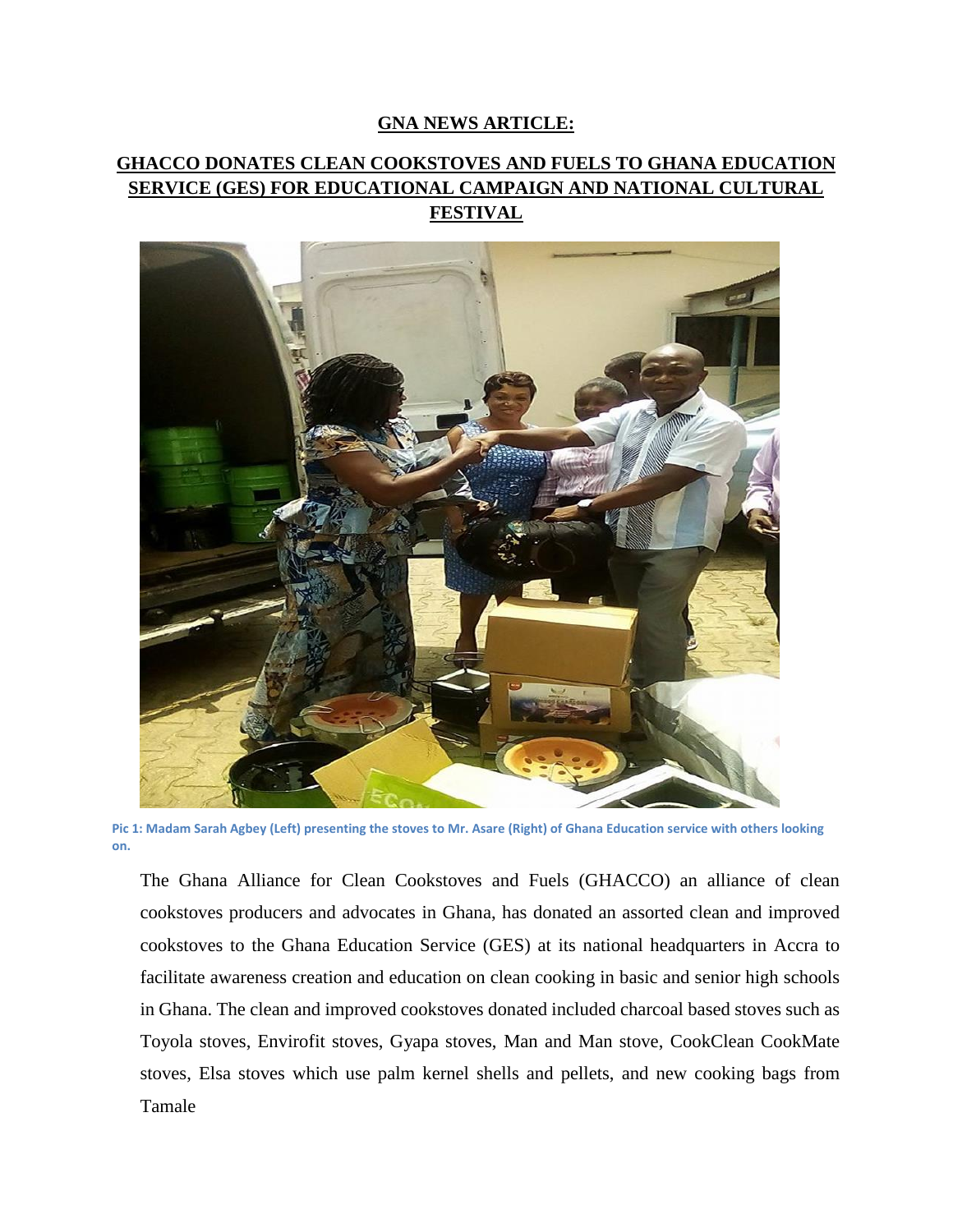The items also included 12 packets of Bamboo Charcoal briquettes that replace charcoal from forest. The donation is aimed at facilitating the upcoming cook art competition being organized as part of GES National Cultural Festival in Sunyani from 21st - 25th August, 2016.

Mrs. Sarah Naa Dedei Agbey, the Vice Chairperson of the Ghana Alliance for Clean Cookstoves and Fules during the presentation indicated that GHACCO is committed to creating awareness among the youth, women and children on the importance of using clean and improved cookstoves for their daily cooking. She said this is important because the use of traditional cookstoves wastes biomass (firewood and charcoal) and also exposes women and children to hazardous smoke emissions having serious effects on their health and which according to the World Health Organization causes over 4 million deaths worldwide and about 13,400 deaths in Ghana each year.

Exposure to smoke from traditional cook stoves and open fires also causes premature deaths and contributes to a range of illnesses such as pneumonia, bronchitis, cataracts, lung cancer, cardiovascular disease, low birth weight, and burns. Reliance on traditional cookstoves for cooking forces women and children to spend many arduous hours each week collecting fuel. Furthermore, the use of open fire cooking and traditional cookstoves (e.g. three stone stove) for cooking increases pressures on our natural resources and contributes to climate change and deforestation

Today, forest growth in Ghana is less than half of fuel wood demand. This makes fuel wood an unsustainable energy option. It implies a huge loss of biodiversity, and major damage to the ecosystem, not only exacerbating the threat to species survival significantly, but also threatening food and water security for the human population, as deforestation increases. This causes land erosion and accentuates drought and flooding.

Mrs Agbey said, clean and efficient cook stoves and fuels, reduce fuel use and exposure to harmful cooking smoke, and have proven potential to deliver a wide range of health, environmental, livelihood and gender benefits, while serving as a worthwhile household investment by reducing household expenditure on fuel that can rapidly offset any upfront costs. Clean and improved cook stoves now exist that save lives, empower women, create opportunities for the poor, and reduce negative environmental impacts. Using less fuel reduces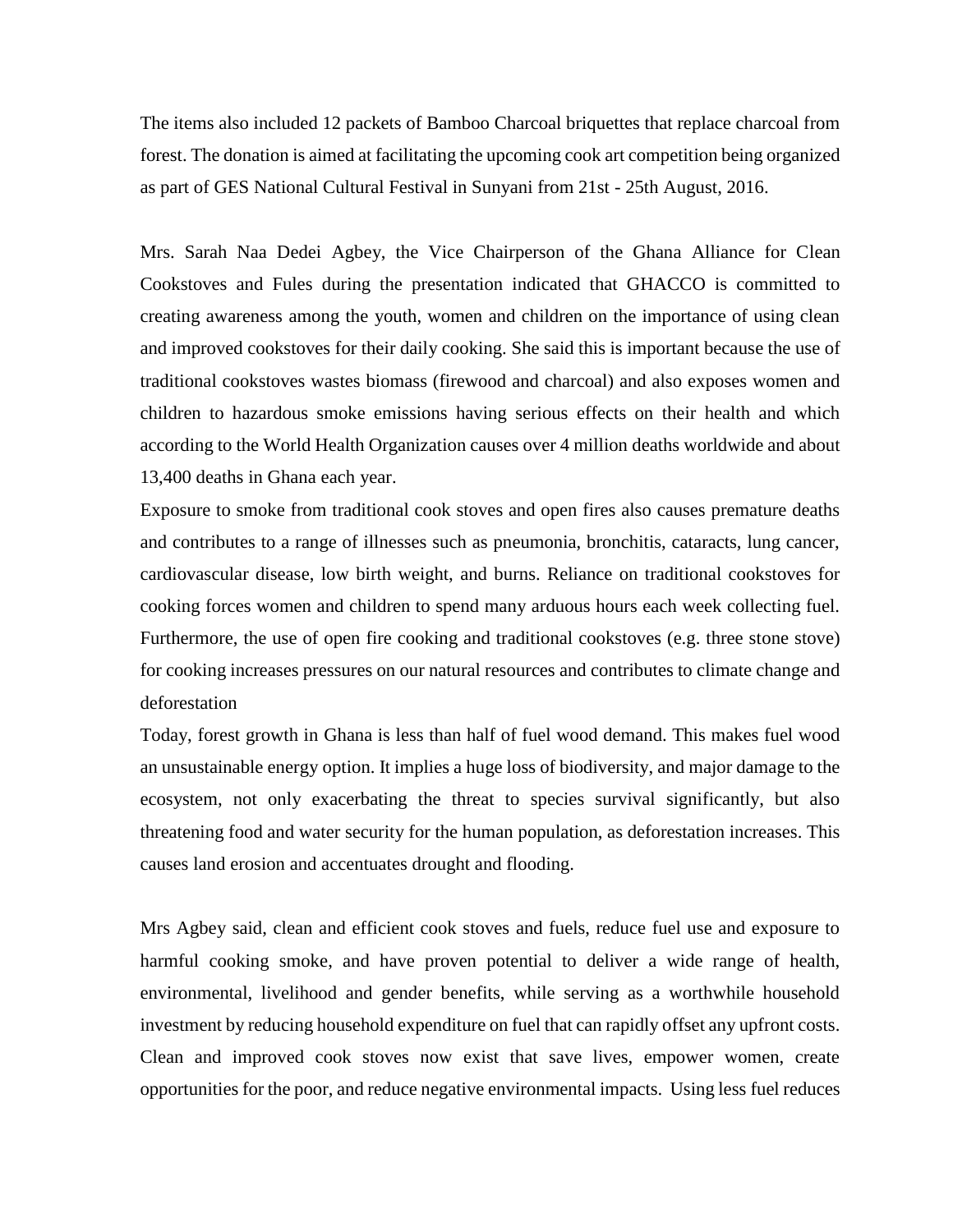

**Pic 2: Madam Sarah Agbey educating on importance of adopting Improved Cookstoves & Fuel.** the time spent collecting it, allowing more time to engage in income-generating activities, educational opportunities, and other important endeavors.

She added that GHACCO and GACC (Global Alliance for Clean Cookstoves) in collaboration with World Education International is working with GES to mainstream Clean Cookstoves and Fuels in Ghana Basic Education curriculum. The curriculum project; Integrated School Project on Clean Cook Energy (INSPOCCE) was piloted in Ga West Municipality in the Greater Accra Region and teachers manual have developed. This initiative will help to mainstream into the National Education Curriculum for basic and senior high schools for students and pupils to have practical hands-on experience and lessons on cookstoves.

GHACCO in partnership with GACC, World Education International and Ghana Education Service has begun a campaign to educate school children about the importance of using clean cookstoves. She noted that as part of the mainstreaming initiative, GHACCO donated stoves in support to the upcoming GES Clean cooking art competition festival in Sunyani.